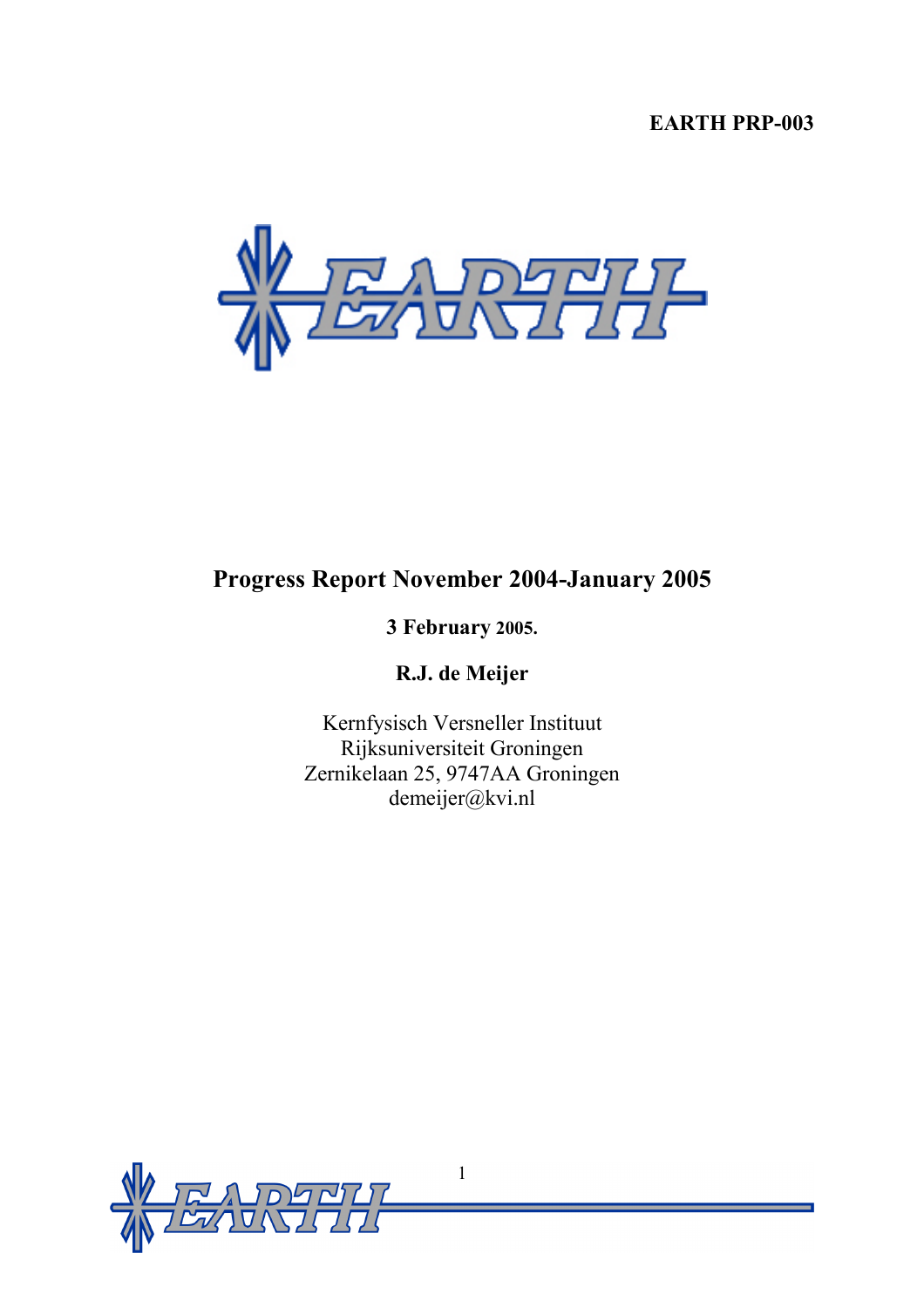This document presents an overview of the essential events related to the Earth AntineutRino TomograpHy (EARTH) programme in the period November 2004-January, 2005. This is the third progress report: the previous ones covered the period May-August 2004 and September-October 2004.

# **Funding**

With the start-up funding by ASTRON and the matching in manpower by the KVI, the programme has been declared started on 1 September 2004. Several attempts to obtain a written confirmation from the South African National Research Foundation (NRF) have not yet been obtained, but in practice the people at iThemba LABS and the University of Cape Town (UCT) are working on the programme as agreed. In January 2005 we were contacted by the South African Department of Science and Technology to arrange a meeting in February-March 2005 during Rob de Meijer's stay in South Africa.

To obtain funding for the ongoing and upcoming projects in the first phase a variety of funding possibilities have been explored. Since May 2004 we have worked with Technology Centre Northern-Netherlands (TCNN) on the preparation of two applications in the programmes Innovatiesubsidie Samenwerkingsprojecten (IS) of the Dutch Ministry of Economic Affaires. One is focussing on the detector and electronics development, the other is aiming at investigating the feasibility of drilling for an EARTH antenna on Curaçao. In addition financial support for the antenna part is being sought from funds specially dedicated to collaborations with the Netherlands Antilles and in particular Curaçao. These possibilities were discussed with the authorities of the Antilles during the visit that Emiel van der Graaf and Rob de Meijer paid to Curaçao in the first week of January. As promised Prime Minister Ys discussed the EARTH programme with Dutch Minister of Internal Affairs and Kingdom relations De Graaf, in the second week of January. De Graaf indicated that there are in principle two possibilities which have to be investigated. The first contacts have been made.

During the visit to Curaçao, Prime Minister Ys pointed to the possibilities of EU funding. We discussed the matters with the responsible people, who are taking the EARTH programme description to the regional EU office in Guyana to find out what options are available.

Funding usually means that a part of the requested budget has to be supplied via a contribution by the applicants. In the discussions with Dutch and Antillean industries we have found partners that are willing to participate in and contribute to the EARTH programme from both side of their knowledge and expertise as well as the financial side.

### **Curaçao**

November and December were used to further prepare for the visit to Curaçao in January 2005. In the preparations we were assisted by a number of people. Special thanks go to Minister Plenipotentiary Comencia, Mr. J. Saleh and Mr. J.G. Dekker. It resulted in a busy week (See EARTH REP-003) in which Emiel van der Graaf and I met Ministers and civil servants of both the Antillean and the Curaçao governments as well as representatives of industry. In view of creating interest among young Antilleans in sciences we met with the rector and staff members of the University of the Netherlands Antilles (UNA) as well as directors and teachers of a number of high schools. In addition we visited the location of a possible site for the antenna. Emiel and drs. Leon Pors of Carmabi spent two days to take

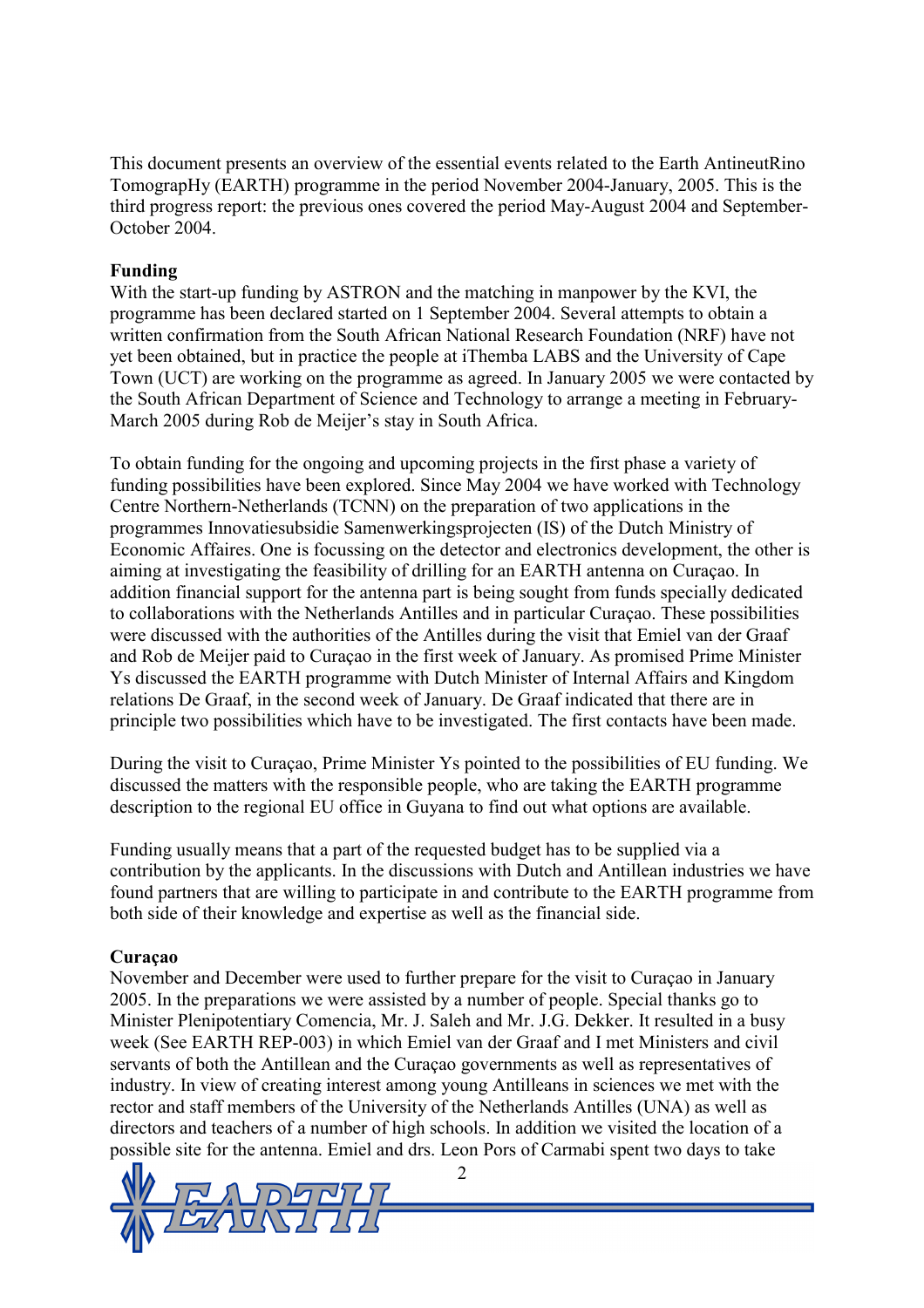surface measurements of the intensity of the natural radiation and collected samples for radiometric analysis at the KVI in Groningen.

In the meeting with governments and industry we experienced a genuine interest in the programme. In addition to the scientific questions, the project offers additional interesting aspects to Curaçao in the form of bringing a high technology project to the island with a possibility of establishing a laboratory on the island where young, educated Antilleans can work. The envisaged time span of the project (at least about 25 years) means the creation of durable economics. It will supply about 50 positions for scientists, engineers and technicians and it is expected from experiences with such institutions elsewhere that industrial spin offs will follow. On several occasions we heard that this programme is well aligned with the



**Figure 1**: *Encounter with Minister Cova at the Kurá Hulanda Hotel. From left to right: Jacob Gelt Dekker, Emiel van der Graaf, Rob de Meijer and Minster Cova. (Courtesy of Antilliaans Dagblad)* 

goal of Curacao to become the Island of Education and Sophistication for the region of the Caribbean and the adjacent parts of South America.

As it takes time to educate people we met with representatives of the UNA and some of the high schools at Curaçao and with the Stichting Studiefinanciering Curaçao. With the latter we discussed possibilities of stimulating high-school students to take up studying in a science direction. With the UNA we discussed their role in educating the science students and possibilities for collaboration with the University of Groningen. In addition the UNA has offered to take a coordinating role in a Hisparc project on Curaçao for high schools. Hisparc is a Dutch project (see www.hisparc.nl) in which pupils build a detector for high-energy cosmic rays and measure very-high energy cosmic events in coincidence measurements between signals occurring in detectors placed at some distance apart. We have established a contact between the Dean of the Technical Faculty of the UNA and the Dutch coordinator.

#### **Industrial partners**

From a very early stage, Focus Oil and Gas has been connected to EARTH. In Groningen Technology Centre Northern Netherlands (TCNN) has been active in attracting industry to the programme. TCNN, the Dutch drilling consulting firm, FOCUS OIL and Gas, and the KVI are preparing a proposal for IS funding of a drilling project. For this project KVI will make a literature survey of information available on the (deeper) geology of Curaçao and select a favourable site to host an antenna. Seismic investigations will be carried out at the site to verify the volume of the geological host formation, as derived from surface information. Subsequently two test drills will be made. The radiometric and geological properties of the drill cores and the boreholes will be investigated. In addition physical parameters such as the temperature profile of this part of the island will be mapped. The latter information is also



3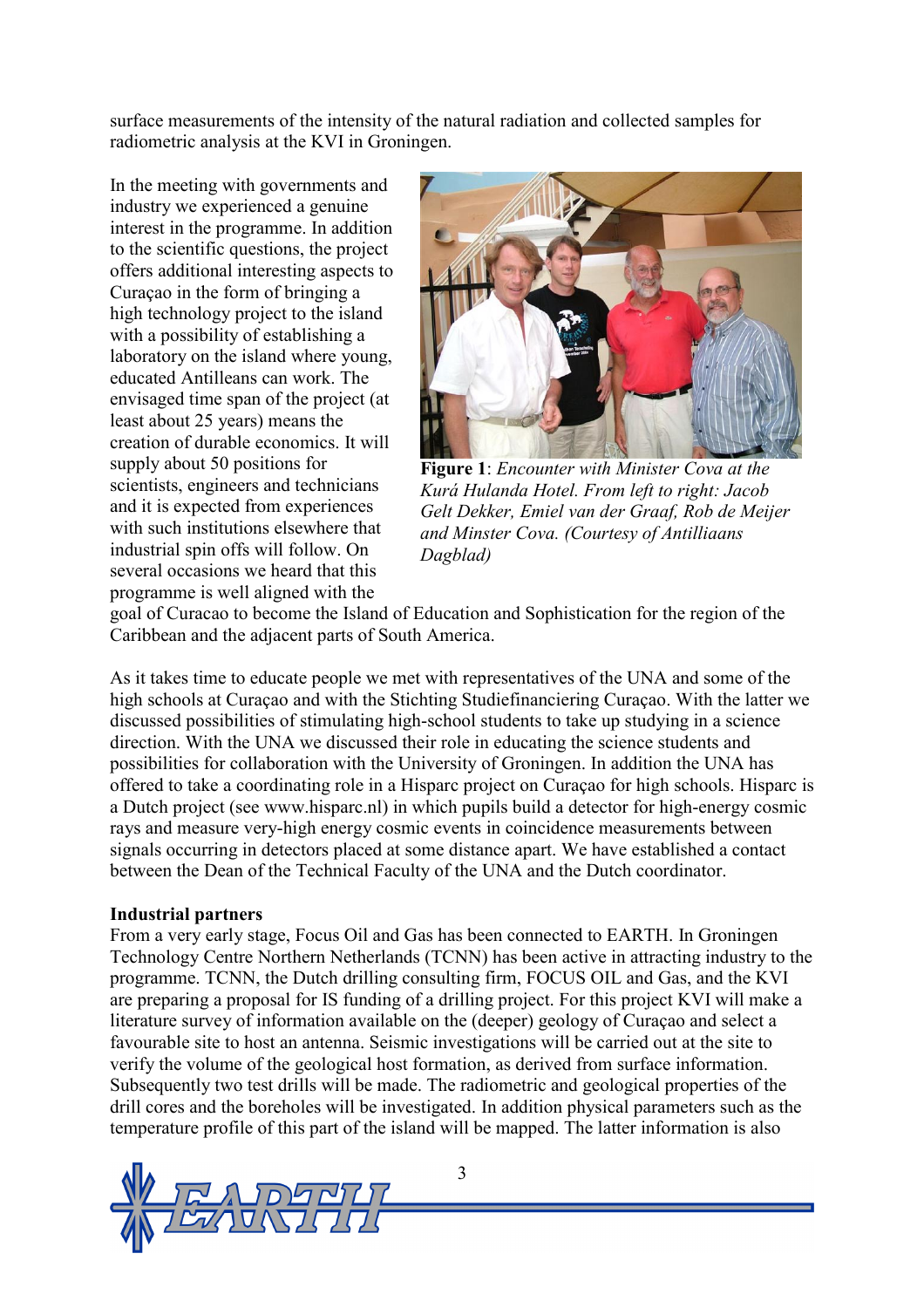interesting for our new Curaçao partner Aqualectra, which produces electricity and water for Curaçao, in view of the possibility of geothermal energy.

Aqualectra, as a partner, will coordinate a number of activities on Curaçao. It will be our contact for the governments and the UNA. Moreover it will take action in requesting permits as well as support the search for various sources of funding.

Following a meeting on 30 September a group of six industries in the northern part of The Netherlands expressed their interest in participating in EARTH. On 28 January 2005 Heinrich Wörtche and Patrick Cnubben (TCNN) met on technological developments and strategic industrial partners with respect to the EARTH detector development. They identified a list of industrial partners to be approached for collaboration, a time line and a list of deliverables. A meeting will be organised with the potential collaborators to formulate a funding application.

#### **Detector development**

In the last progress report the first measurements on a test cell at iThemba LABS, South Africa were described. These measurements simulated the basic principle for antineutrino detection, namely the delayed coincidence method, with the use of a neutron source and a <sup>10</sup>Bloaded scintillator. Moreover the data showed that signals produced by γ-radiation and neutrons can be distinguished by analysing the pulse shapes of the digitized pulses. In the present period the method for detection and storage of the pulse information was improved.

Both in South Africa as in Groningen simulations are made to investigate the feasibility of directional sensitivity for antineutrino detection. The basis for these studies is the kinematics of the reaction in which an antineutrino is absorbed by a proton. In this reaction a positron and a neutron are emitted. In November and December Rob de Meijer spent time at iThemba LABS to combine the two studies. From the studies a number of important conclusions can be drawn. First is the importance of  $^{10}$ B (boron-10) being present in the detector material. This addition leads to a capture of the neutron by boron, followed by the emission of an α-particle. The properties of boron lead to an early capture of the neutron, such that it has not lost too

much of its original direction. The  $\alpha$ -particle is stopped instantly and its signal therefore indicates the stopping location of the neutron. Another result of the simulations is that one can estimate the degree of direction sensitivity as function of the diameter of the detector.

Figure 2 shows the probability that the neutron is detected in a long detector with a certain diameter. From the figure two aspects emerge. The directional sensitivity increases with decreasing diameter but also the probability for detection decreases. In other words the





*Figure 2: Probability for detecting a neutron, produced in the antineutrino capture on H, in a long detector with a certain cross section. The calculations assume an antineutrino spectrum as produced in a nuclear reactor.*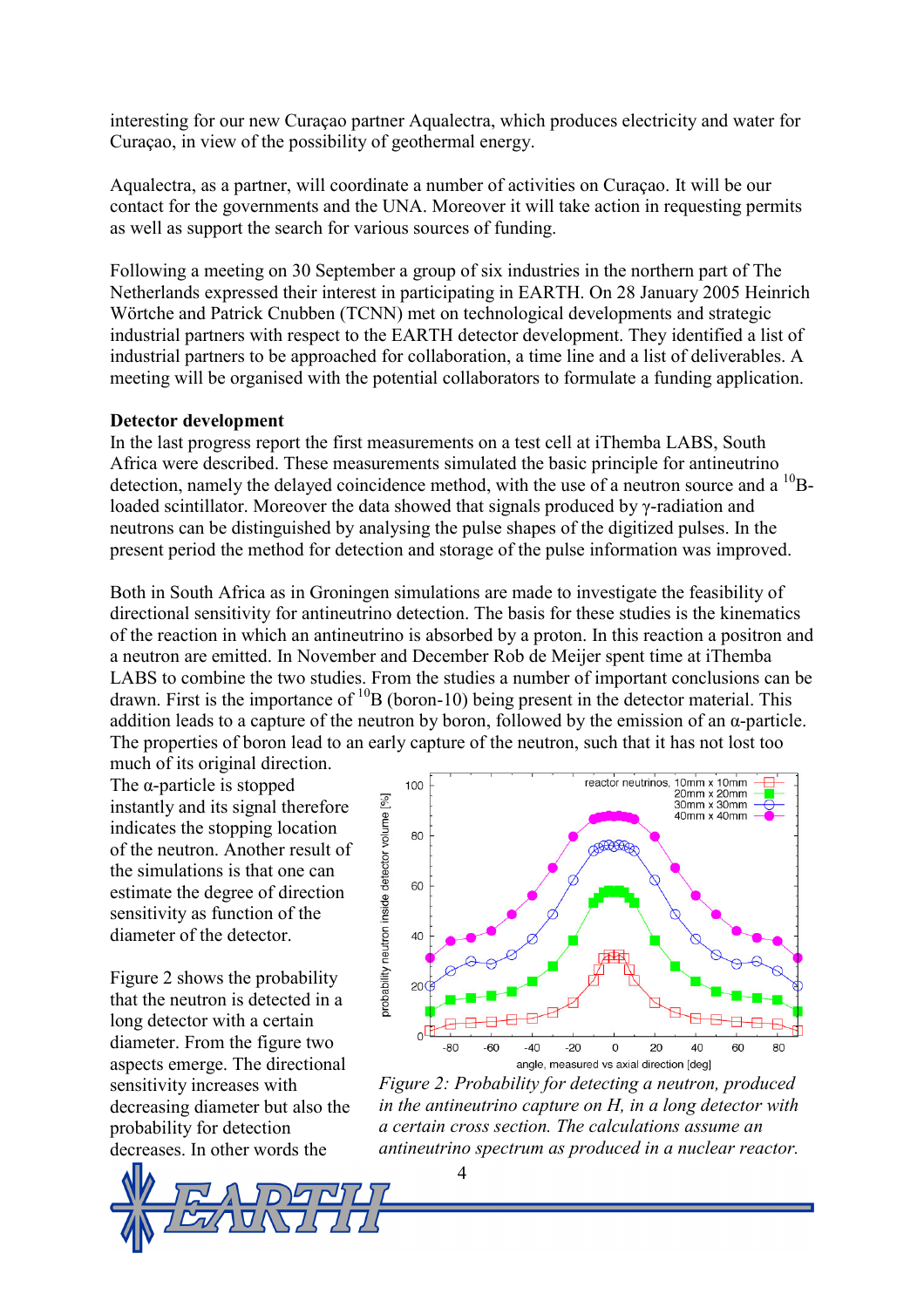directional sensitivity comes at the expense of the overall sensitivity. This means that directional sensitivity is feasible, but that we have to enhance the acceptance. Some ideas already exist and will be investigated at a later stage. Our present idea is to first test the present results. It is envisaged to build a number of detectors based on this principle and test the directionality in a set-up near a nuclear power plant. In these tests we intend also to further investigate the pulse shapes and to test various ways of improving the signal over background.

In February-March 2005 Heinrich Wörtche and Rob de Meijer will travel to South Africa to discuss and test some of the ideas in preparation for the test measurements, hopefully at the end of 2005.

#### **Scientific contacts**

In the beginning of December a small EARTH delegation met with prof. Bernard de Wit, University of Utrecht, NL, to discuss the EARTH programme. This meeting was arranged after FOM director dr. Hans Chang had asked two members of his board (FOM-UB) to advise on FOM's attitude towards EARTH. The first meeting took place with dr. Ben van den Brule, Shell-KSIEPL, Rijswijk at the end of October, see previous progress report. Both members expressed a positive opinion on the EARTH programme.

In the second week of January a KVI team travelled to CERN to present two ideas on future neutrino projects (See EARTH REP-004). The scientific director of CERN, dr. Jos Engelen, suggested that EARTH should apply for "CERN recognised status" after it had become a wider international collaboration. The EARTH programme was one of the ideas presented to a group of neutrino specialist, who were initially sceptical about the idea of directional sensitivity. After the presentation they were surprised to see the feasibility, although they had some reservations on the realisation of a detector made up of so many individual units. The concept for EARTH is a radical change from the monolithic detectors neutrino physicists are used to. Nevertheless, it was expressed that we are welcome to borrow electronics for the test measurements near a nuclear reactor.

On 20 January Prof. G. Fiorentini, Ferrara Italy, gave a general physics colloquium at Groningen on geo-antineutrinos. His visit was used for extensive discussion of the EARTH programme. Also Fiorentini was also sceptical about the directional sensitivity but got rapidly convinced. He will help us establishing contact with the group of neutrino physicists in Gran Sasso.

In the sixth framework of the EU a call for outline proposals in the section Adventure can be submitted before 13 April. Adventure calls for "visionary" proposals with a high impact and a high degree of risk. Since in our opinion EARTH fulfils those criteria we will try to submit an outline proposal. For such a programme we have started seeking possible EU partners with specialisation in geophysics. First contacts have been made with the RWTH-University in Aachen, Germany and the Geological Survey of Finland.

Through the contacts with RWTH-University in Aachen the German Geological Research Centre, GFZ, in Potsdam, approached us on 31 January. GFZ is involved in the International Continental Scientific Drilling Programme (ICDP). Subsequently we approached ICDP with the request for EARTH to be considered by their Scientific Panel for support by ICDP technical groups. Initially this support could be travel and meeting money to consult with their

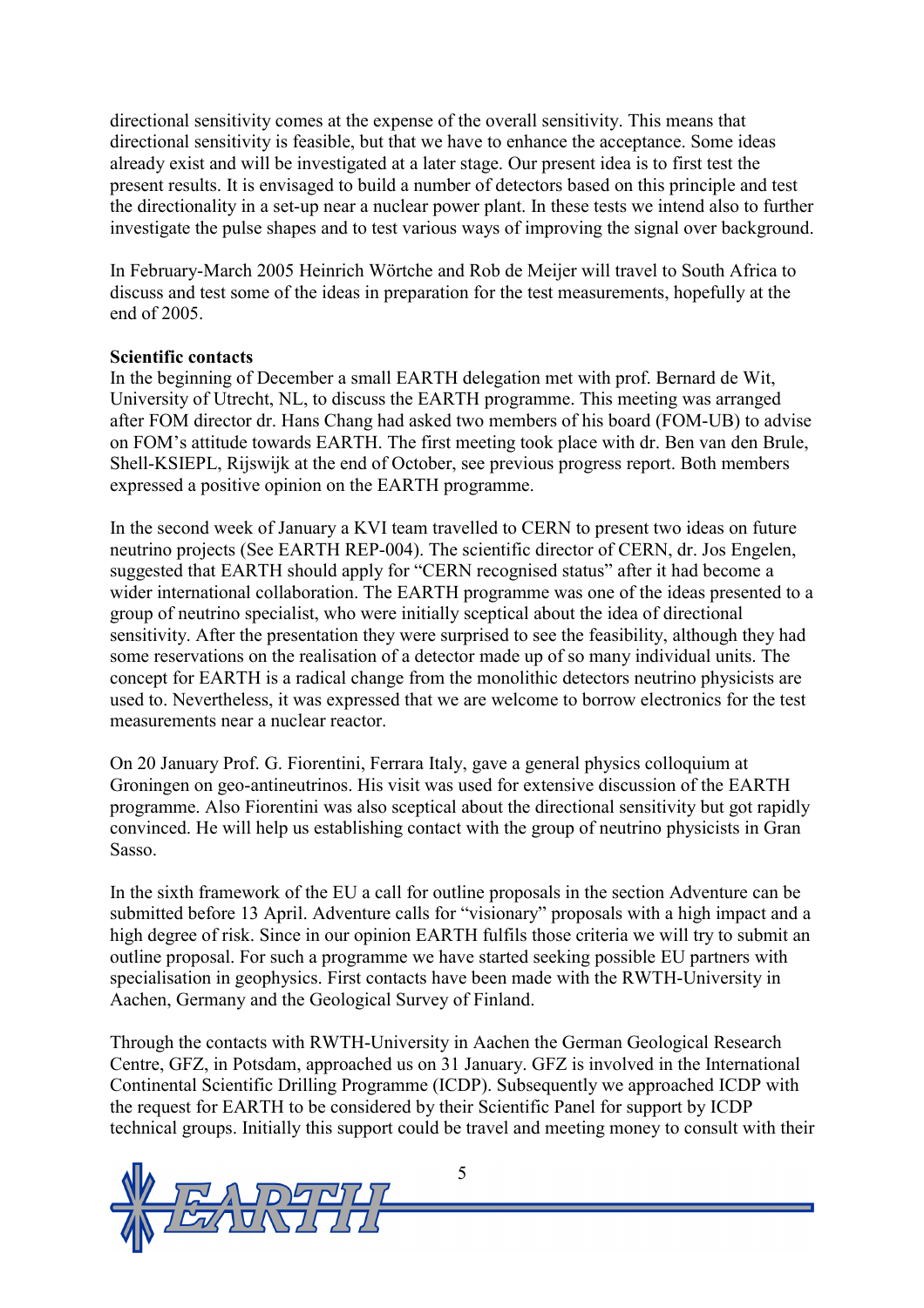technicians, engineers and scientists. At a later stage it could lead to funding part of the drilling and assistance in the geophysical measurements in the borehole.

# **Industrial applications**

After initial discussions with NRG-Petten, NL Emiel van der Graaf wrote an initial proposal for the possible application of compact antineutrino detectors for monitoring nuclear power plants . As part of a meeting in the larger framework of the collaboration of NRG and KVI these ideas were discussed with NRG on 17 November 2004. The initial proposal was send by NRG for consultation to some experts on nuclear reactor technology. The first comments and questions on the proposal will be addressed in the coming month.

# **Seminars and presentations.**

Studiemiddag StralingsBeschermingsEenheid University of Groningen, *"Earth AntineutRino TomograpHy (EARTH): Op zoek naar de warmtebronnen van de Aarde"*, E.R. van der Graaf , 16 November 2004.

NRG-KVI meeting, *"Radiometric services and nuclear reactor monitoring",* Emiel van der Graaf 17 November 2004.

Coloquium iThemba LABS, Faure, South Africa: *"Living on a giant stove"*, R.J. de Meijer, 14 December 2004.

ASTRON Dwingeloo, NL*: "Antineutrinos from here to eternity"*, R.J. de Meijer, 16 December 2004.

ASTRON Dwingeloo, NL:*"Technological development for the EARTH (Detector) Project*, H.J. Wörtche, 16 December 2004.

Werkbespreking KVI, Groningen: *"Feasibility of directional sensitive low-energy antineutrino detection"*, R.J. de Meijer, 20 December 2004.

Curaçao, several presentations, *"Earth AntineutRino TomograpHy",* R.J. de Meijer, 2-8 January 2005.

Seminar CERN, Geneve, Switserland, *"Geoneutrinos",* R.J. de Meijer, 14 January 2005.

# **Publications and publicity***.*

• Popular scientific journals and newspapers

KIJK Magazine, "*Is de aarde een kernreactor"*, December 2004, p 18 (in Dutch). Amigoe, "*Belangrijke rol Curaçao in groot kernonderzoek",* 6 January 2005, (in Dutch). Antilliaans Dagblad, "*Boren naar de kern",* 10 January 2005 (in Dutch). The Caribbean Times: J.G. Dekker: *"Turnaround",* 10 January, 2005.

• Travel reports

EARTH REP-003: *Report on an exploratory visit to Curaçao, 2-9 January 2005.*  EARTH REP-004: *Visit of KVI delegation to CERN, Geneva, 14<sup>th</sup> January 2005.* 

• Radio interviews:

30 November, 2004 Paul Harvey, worldwide broadcast via affiliated radio stations. 4 January, 2005: Curaçao radio (TROS Paradise)

• TV interviews

5 January, 2005: Curaçao, Dialoog 2000 (talk show).